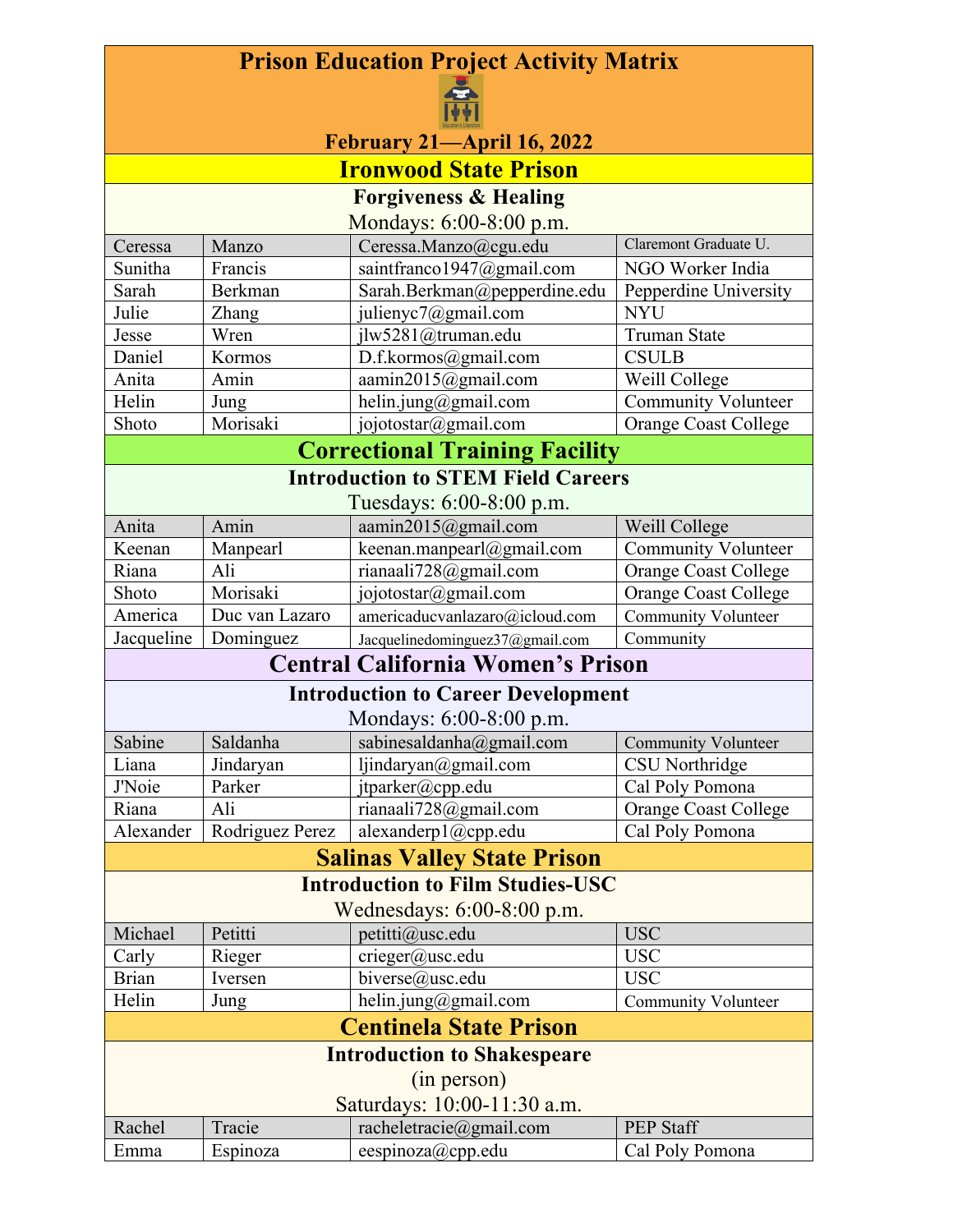| Citlaly                                                  | Lozano-Huerta     | clozanoh@uci.ddu                                         | <b>UCI</b>                               |
|----------------------------------------------------------|-------------------|----------------------------------------------------------|------------------------------------------|
| Jacqueline                                               | Mantz             | $j$ mantz@psusd.us                                       | <b>Community Volunteer</b>               |
|                                                          |                   | <b>Introduction to Playwriting</b>                       |                                          |
|                                                          |                   | (in person)                                              |                                          |
|                                                          |                   | Saturdays: 12:00-1:30 p.m.                               |                                          |
| Rachel                                                   | Tracie            | racheletracie@gmail.com                                  | <b>PEP Staff</b>                         |
| Jacqueline                                               | Mantz             | $j$ mantz@psusd.us                                       | <b>Community Volunteer</b>               |
| Emma                                                     | Espinoza          | eespinoza@cpp.edu                                        | Cal Poly Pomona                          |
|                                                          |                   | <b>Introduction to Autobiography Writing</b>             |                                          |
|                                                          |                   | <b>Print Correspondence</b>                              |                                          |
| Rachel                                                   | Tracie            | racheletracie@gmail.com                                  | <b>PEP Staff</b>                         |
| Gale                                                     | Ard               | glard7468@gmail.com                                      | <b>Community Volunteer</b>               |
| Citlaly                                                  | Lozano-Huerta     | clozanoh@uci.edu                                         | <b>UCI</b>                               |
| Joe                                                      | Jocas             | jocas@usc.edu                                            | <b>USC</b>                               |
| Shoto                                                    | Morisaki          | jojotostar@gmail.com                                     | <b>Orange Coast College</b>              |
|                                                          |                   | <b>Introduction to Forgiveness &amp; Healing Writing</b> |                                          |
|                                                          |                   | <b>Print Correspondence</b>                              |                                          |
| Rachel                                                   | Tracie            | racheletracie@gmail.com                                  | <b>PEP Staff</b>                         |
| Jocelyn                                                  | Flores Lomeli     | Jocelyn.flores711@gmail.com                              | Cal Poly Pomona                          |
| Saghi                                                    | Khalili           | saghikhalili@gmail.com                                   | <b>Community Volunteer</b>               |
| Sarita                                                   | Pauly             | saritapauly@comcast.net                                  | Univ. of the Pacific                     |
|                                                          |                   | <b>California Institution for Women</b>                  |                                          |
|                                                          |                   | <b>Introduction to Autobiography Writing</b>             |                                          |
|                                                          |                   | <b>Electronic Correspondence</b>                         |                                          |
| Rachel                                                   | Tracie            | racheletracie@gmail.com                                  | <b>PEP Staff</b>                         |
| Kiera                                                    | Newsome           | Newsomekiera83@gmail.com                                 | Community                                |
| Ziva                                                     | Schatz            | zivaschatz06@gmail.com                                   | <b>Community Volunteer</b>               |
| Gitika                                                   | Pahwa             | gpahwa@usc.edu                                           | <b>USC</b>                               |
| Sofia                                                    | Rosales           | slrosales@cpp.edu                                        | Cal Poly Pomona                          |
| Mateo                                                    | Ruiz              | mateoerec@gmail.com                                      | <b>USC</b>                               |
| Manar                                                    | Dawood            | dawoodmanar19@gmail.com                                  | <b>UCI</b>                               |
| Mariana                                                  | Trujillo Marquez  | marianat@cpp.edu                                         | Cal Poly Pomona                          |
| Suyeon                                                   | Ahn               | suyeona@uci.edu                                          | <b>UC</b> Irvine Alum                    |
| Julia                                                    | Weiner            | juliaeveweiner@gmail.com                                 | <b>Community Volunteer</b>               |
| Ziva                                                     | Schatz            | zivaschatz06@gmail.com                                   | <b>Community Volunteer</b>               |
| Sana                                                     | Jayaswal          | jayaswal@usc.edu                                         | <b>USC</b>                               |
| Gaveen                                                   | Godage            | godage@usc.edu                                           | <b>USC</b>                               |
| <b>Introduction to Forgiveness &amp; Healing Writing</b> |                   |                                                          |                                          |
|                                                          |                   | <b>Electronic Correspondence</b>                         |                                          |
| Rachel                                                   | Tracie            | racheletracie@gmail.com                                  | <b>PEP Staff</b>                         |
| Josephine                                                | Rodriguez         | Josiehope@alumni.usc.edu                                 | Cal Poly/USC                             |
| Annie                                                    | Kwok              | anniewkwok@gmail.com                                     | <b>Community Volunteer</b>               |
| Jalonda                                                  | Watson            | jalondawatson@gmail.com                                  | Cal Poly Pomona                          |
| Gale<br>Amelia                                           | Ard               | glard7468@gmail.com<br>amackey@usc.edu                   | <b>Community Volunteer</b><br><b>USC</b> |
| Rein                                                     | Mackey<br>Mortada |                                                          | Cal Poly Pomona                          |
| Julianna                                                 | Carrera           | rmortada@cpp.edu                                         | <b>Community Volunteer</b>               |
|                                                          |                   | juliannamgcarrera@icloud.com                             |                                          |
| <b>Introduction to Career Development-USC Only</b>       |                   |                                                          |                                          |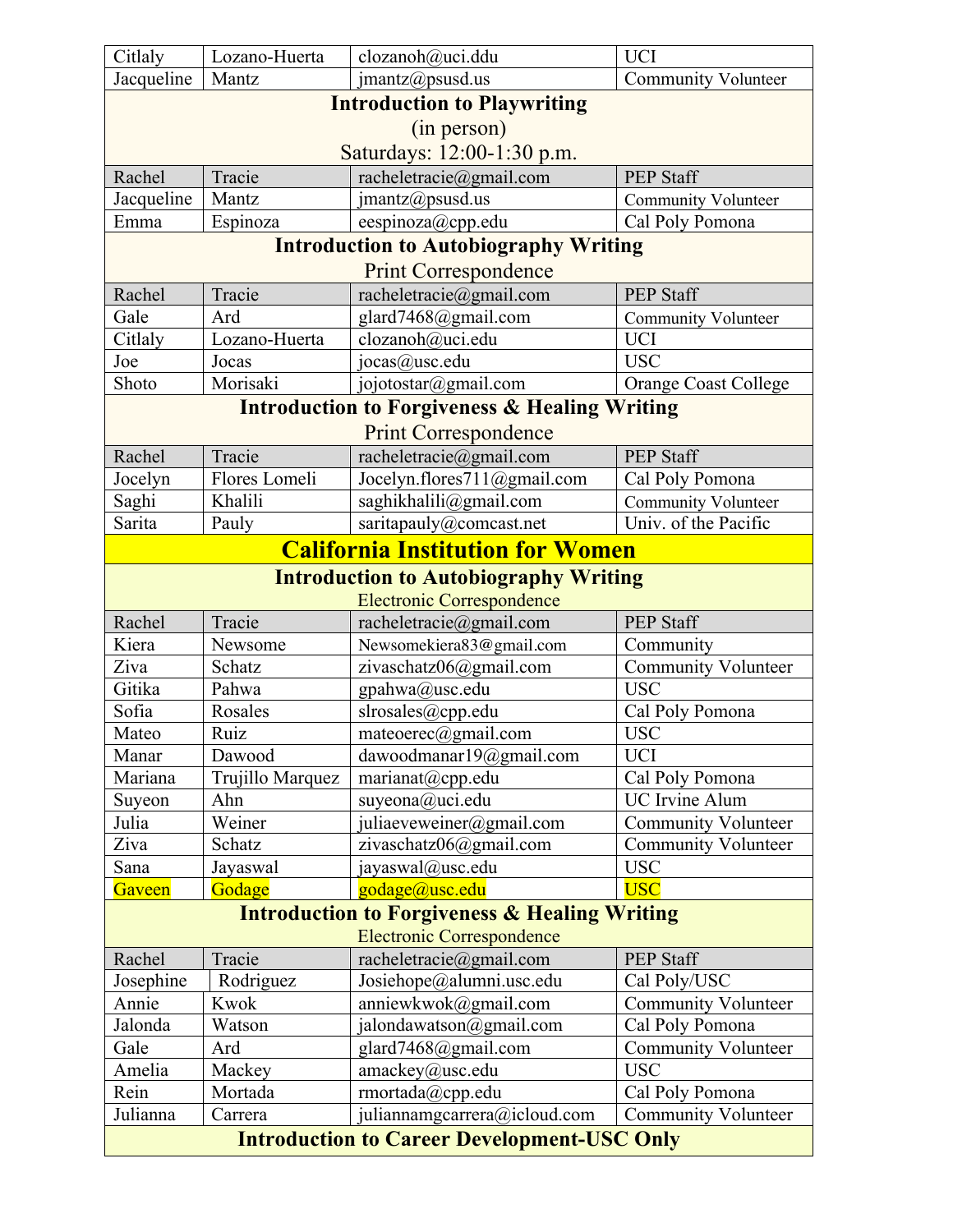| <b>Electronic Correspondence</b>                             |               |                                          |                            |  |
|--------------------------------------------------------------|---------------|------------------------------------------|----------------------------|--|
| Nik                                                          | De Dominic    | Nikdedominic@gmail.com                   | <b>USC</b>                 |  |
| Elise                                                        | Hong          | enhong@usc.edu                           | <b>USC</b>                 |  |
| Khalil                                                       | Daniels       | kjdaniel@usc.edu                         | <b>USC</b>                 |  |
| Hannah                                                       | Ko            | hyko@usc.edu                             | <b>USC</b>                 |  |
| Felicity                                                     | Salinas       | fesalina@usc.edu                         | <b>USC</b>                 |  |
| Simi Brooke                                                  | Keil          | sbkeil@usc.edu                           | <b>USC</b>                 |  |
| Gabriella                                                    | Anthony       | gnanthon@usc.edu                         | <b>USC</b>                 |  |
| Nakul                                                        | Malik         | nakulmal@usc.edu                         | <b>USC</b>                 |  |
| Daniel                                                       | Ynchausti     | ynchaust@usc.edu                         | <b>USC</b>                 |  |
| Alix                                                         | Severyns      | severyns@usc.edu                         | <b>USC</b>                 |  |
| Gitika                                                       | Pahwa         | gpahwa@usc.edu                           | <b>USC</b>                 |  |
| Selin                                                        | Yalcinkaya    | syalcink@usc.edu                         | <b>USC</b>                 |  |
| Emily                                                        | Sanchez       | emilymsa@usc.edu                         | <b>USC</b>                 |  |
| Selin                                                        | Yalcinkaya    | syalcink@usc.edu                         | <b>USC</b>                 |  |
| Samantha                                                     | Ramirez       | sramirez@cmsp327.org                     | <b>USC</b>                 |  |
| JayLoni                                                      | Fisher        | jaylonif@usc.edu                         | <b>USC</b>                 |  |
| Anya                                                         | Shah          | aashah@usc.edu                           | <b>USC</b>                 |  |
| Lauren                                                       | Kim           | Lhkim@usc.edu                            | <b>USC</b>                 |  |
| Nicholas                                                     | Ho            | nickyho@usc.edu                          | <b>USC</b>                 |  |
| Rachel                                                       | Roy           | raroy@usc.edu                            | <b>USC</b>                 |  |
| Sachi                                                        | Bajaj         | skbajaj@usc.edu                          | <b>USC</b>                 |  |
| Chloe                                                        | DerGarabedian | dergarab@usc.edu                         | <b>USC</b>                 |  |
| Erica                                                        | Fuste         | fuste@usc.edu                            | <b>USC</b>                 |  |
| Victoria                                                     | Bogomilova    | bogomilo@usc.edu                         | <b>USC</b>                 |  |
| Landin                                                       | Green         | landingr@usc.edu                         | <b>USC</b>                 |  |
| Ramon Joelle                                                 | Rosales       | jjrosale@usc.edu                         | <b>USC</b>                 |  |
| Ari                                                          | Hilelly       | hilelly@usc.edu                          | <b>USC</b>                 |  |
|                                                              |               | <b>Introduction to Playwriting</b>       |                            |  |
|                                                              |               | <b>Electronic Correspondence</b>         |                            |  |
| Rachel                                                       | Tracie        | racheletracie@gmail.com                  | <b>PEP Staff</b>           |  |
| Kevin                                                        | McCloskey     | writerkevinj@gmail.com                   | <b>Community Volunteer</b> |  |
| Amelia                                                       | Mackey        | amackey@usc.edu                          | <b>USC</b>                 |  |
|                                                              |               | <b>Santa Fe Springs Women's Facility</b> |                            |  |
|                                                              |               |                                          |                            |  |
| <b>Introduction to Philosophy</b><br>Mondays: 6:00-7:30 p.m. |               |                                          |                            |  |
| Keziah                                                       | Poole         | kpoole@usc.edu                           | <b>USC</b>                 |  |
| Kevin                                                        | Williams      | kdionwilliams@gmail.com                  | Cal Poly Pomona            |  |
| Kendra                                                       | Chilson       | kchil005@ucr.edu                         | <b>UC</b> Riverside        |  |
| Jennifer                                                     | Lee           | jenyi.lee@gmail.com                      | <b>Community Volunteer</b> |  |
| Rukmini                                                      | Banerjee      | rbanerjee24@cmc.edu                      | Claremont McKenna          |  |
| Kevin                                                        | Korczyk       | kevinkorz1130@gmail.com                  | <b>UC</b> Riverside        |  |
| Serenity                                                     | Chavez        | serenitynchavez@gmail.com                | CSU San Bernardino         |  |
| <b>Building Healthy Relationships</b>                        |               |                                          |                            |  |
| Wednesdays: 6:00-7:30 p.m.                                   |               |                                          |                            |  |
| Johana                                                       | Roque         | roquej $1$ @uci.edu                      | <b>UCI</b>                 |  |
| Yamileth                                                     | Camberos      | ycamberos@cpp.edu                        | Cal Poly Pomona            |  |
| Sarah                                                        | Barhouma      | barhouma@usc.edu                         | <b>USC</b>                 |  |
| Noemi                                                        | Alarcon       | nralarco@usc.edu                         | <b>USC</b>                 |  |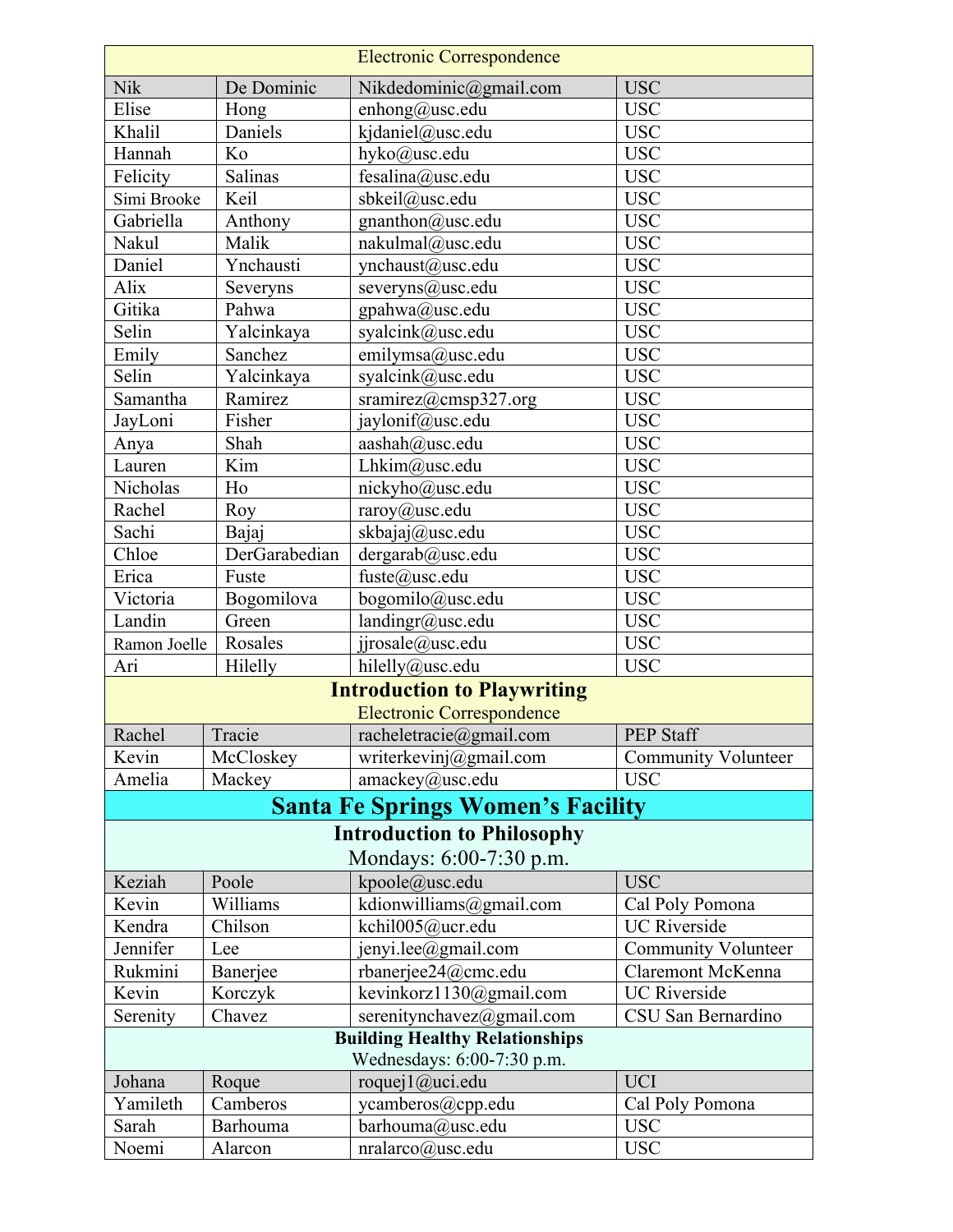| <b>Creative Writing-CSU San Bernardino Only</b>                                    |  |  |  |  |
|------------------------------------------------------------------------------------|--|--|--|--|
|                                                                                    |  |  |  |  |
| Thursdays: 6:00-7:30 p.m.                                                          |  |  |  |  |
| Stephanie<br>Jarrett<br>Sjarrett85@outlook.com<br>CSU San Bernardino               |  |  |  |  |
| <b>Introduction to Astronomy-USC Only</b>                                          |  |  |  |  |
| Fridays: 6:00-7:30 p.m.                                                            |  |  |  |  |
| <b>USC</b><br>Kenneth<br>Phillips<br>Phil156@usc.edu                               |  |  |  |  |
| <b>USC</b><br>randyesp@usc.edu<br>Randy<br>Esparza                                 |  |  |  |  |
| <b>USC</b><br>Ortega<br>damariso@usc.edu<br>Damaris                                |  |  |  |  |
| Chien<br><b>USC</b><br>Joelle<br>jcchien@usc.edu                                   |  |  |  |  |
| Matthew<br><b>USC</b><br>Vega<br>mgvega@usc.edu                                    |  |  |  |  |
| Bogomilova<br><b>USC</b><br>bogomilo@usc.edu<br>Victoria                           |  |  |  |  |
| <b>Kulani Correctional Facility-Hawaii</b>                                         |  |  |  |  |
| (Time Change 3/13: class begins at 8 p.m.)                                         |  |  |  |  |
| <b>Introduction to Positive Psychology</b>                                         |  |  |  |  |
| Mondays: 7:00-8:30 p.m.                                                            |  |  |  |  |
| sydneymp@hawaii.edu<br>University of Hawaii<br>Sydney<br>Phelps                    |  |  |  |  |
| Erin<br>Annick<br>University of Hawaii<br>erinannick@gmail.com                     |  |  |  |  |
| Lisandro<br>Elizondo<br>theguy.le $6@g$ mail.com<br>Cal Poly Pomona                |  |  |  |  |
| Will<br>Ellsworth<br>wellsworth24@cmc.edu<br>Claremont McKenna                     |  |  |  |  |
| Agafonova<br><b>Community Volunteer</b><br>agafonov@usc.edu<br>Anna                |  |  |  |  |
| Julianna<br>Carrera<br>juliannamgcarrera@icloud.com<br>Community volunteer         |  |  |  |  |
| Xilin<br>Chen<br>alexisch@students.pitzer.edu<br>Pitzer College                    |  |  |  |  |
| Tiare<br>University of Hawaii<br>Tiare333@hawaii.edu<br>Sabellano-Tsutsui          |  |  |  |  |
| kiataj@hawaii.edu<br>Kiata<br>University of Hawaii<br>Higgins                      |  |  |  |  |
| <b>Introduction to Social Problems</b>                                             |  |  |  |  |
| Tuesdays: 7:00-8:30 p.m.                                                           |  |  |  |  |
| Meghan<br>Johnson<br><b>UC</b> Berkeley<br>meghanjohnson00@berkeley.edu            |  |  |  |  |
| Liu<br>wendyshinliu@gmail.com<br>Wendy<br>Community                                |  |  |  |  |
| Elizondo<br>Cal Poly Pomona<br>Lisandro<br>theguy.le $6@g$ mail.com                |  |  |  |  |
| PEP Staff<br>Fenelon<br>eyfenelonjr@yahoo.com<br>Ernst                             |  |  |  |  |
| sonitam@stanford.edu<br>Stanford<br>Moss<br>Sonita                                 |  |  |  |  |
| Maribel.DuranWright@student.csulb.edu<br>Duran-Wright<br>CSU Long Beach<br>Maribel |  |  |  |  |
| bbuzz318@icloud.com<br><b>Brett</b><br>Rutgers Alum<br>Buzzanga                    |  |  |  |  |
| <b>Introduction to Astronomy &amp; Planetary Sciences</b>                          |  |  |  |  |
| Thursdays: 7:00-8:30 p.m.                                                          |  |  |  |  |
| jdickson@caltech.edu<br>CalTech<br>Dickson<br>Jay                                  |  |  |  |  |
| <b>UCLA</b><br>Bhadha<br>zerxes.bhadha@gmail.com<br>Zerxes                         |  |  |  |  |
| <b>UC</b> Riverside<br>Castillo<br>kcast060@ucr.edu<br>Kate                        |  |  |  |  |
| Halina<br>Halina.Tran $@g$ mx.net<br><b>Community Volunteer</b><br>Tran            |  |  |  |  |
| Raffin<br>amraffin@gmail.com<br><b>Community Volunteer</b><br>Anna                 |  |  |  |  |
| <b>Halawa Correctional Facility-Hawaii</b>                                         |  |  |  |  |
| (Time Change 3/13: begins at 6 p.m.)                                               |  |  |  |  |
| <b>Introduction to Positive Psychology</b>                                         |  |  |  |  |
| Mondays: 5:00-6:15 p.m.                                                            |  |  |  |  |
| Gurian<br>dgurianh@uci.edu<br><b>UCI</b><br>Dani                                   |  |  |  |  |
| sydneymp@hawaii.edu<br>University of Hawaii<br>Sydney<br>Phelps                    |  |  |  |  |
| Yune Hie<br>kang.yunehie@gmail.com<br>Kim<br><b>Community Volunteer</b>            |  |  |  |  |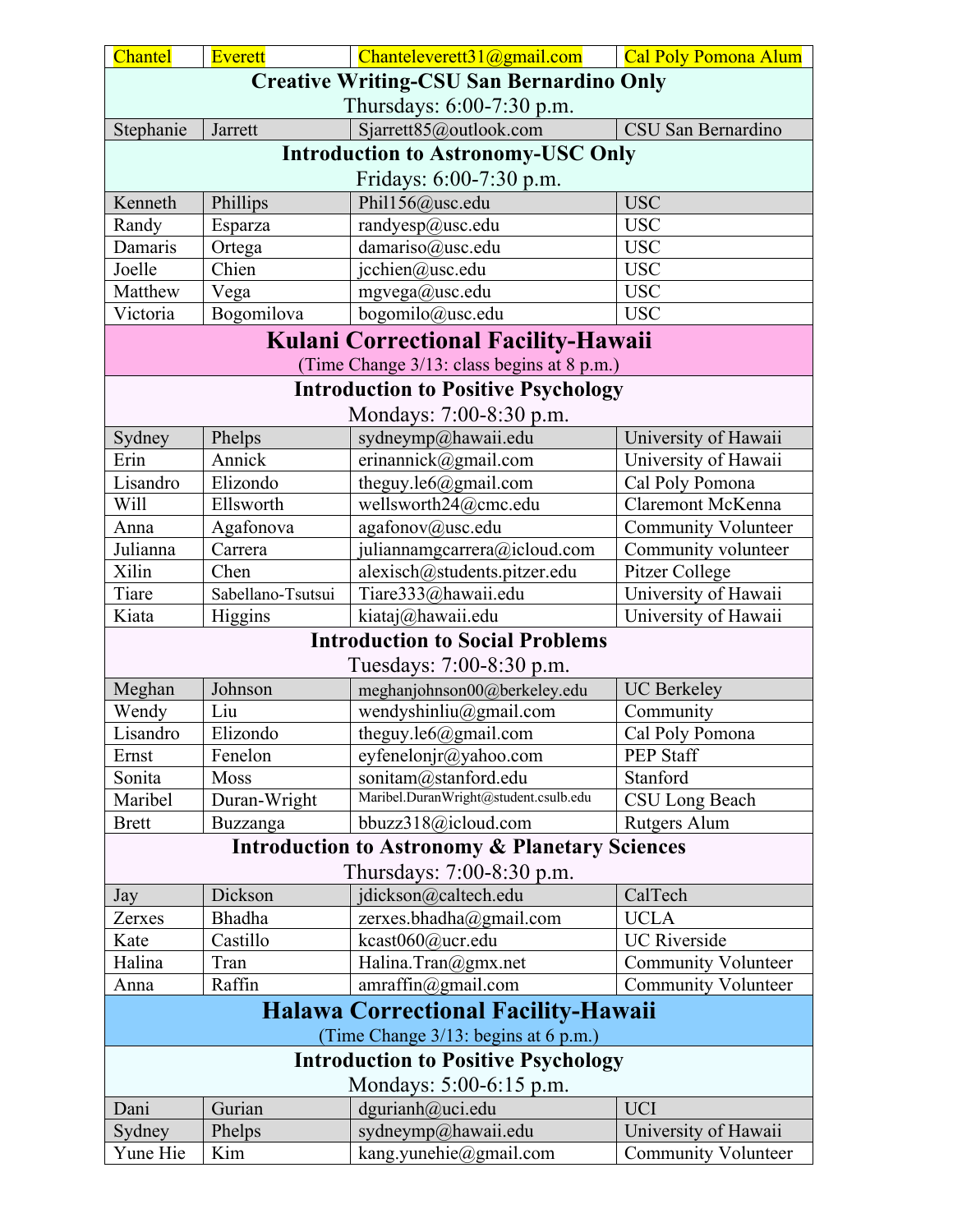| patteni@hawaii.edu<br>University of Hawaii<br>Ivany<br>Duncan                     |  |  |  |  |
|-----------------------------------------------------------------------------------|--|--|--|--|
| <b>UCI</b><br>roquej1@uci.edu<br>Johana<br>Roque                                  |  |  |  |  |
| <b>UCI</b><br>Rebecca<br>rebeccrp@uci.edu<br>Perez                                |  |  |  |  |
| Saghi<br>Khalili<br>saghikhalili@gmail.com<br><b>Community Volunteer</b>          |  |  |  |  |
| <b>UCI</b><br>Mehr<br>bawam@uci.edu<br>Bawa                                       |  |  |  |  |
| Julianna<br>juliannamgcarrera@icloud.com<br><b>Community Volunteer</b><br>Carrera |  |  |  |  |
| Tiare<br>Tiare333@hawaii.edu<br>University of Hawaii<br>Sabellano-Tsutsui         |  |  |  |  |
| <b>UCI</b><br>Zoe<br>Kirkland<br>zoekirkland515@gmail.com                         |  |  |  |  |
| kiataj@hawaii.edu<br>Kiata<br><b>Higgins</b><br>University of Hawaii              |  |  |  |  |
| <b>Introduction to Social Problems</b>                                            |  |  |  |  |
| Wednesdays: 5:00-6:15 p.m.                                                        |  |  |  |  |
| Tarik<br>tarikrossir@gmail.com<br><b>PEP Staff</b><br>Ross                        |  |  |  |  |
| stefaney@berkeley.edu<br><b>Stefaney</b><br><b>Cal Berkeley</b><br>De Genova      |  |  |  |  |
| Emma<br>Cal Poly Pomona<br>Espinoza<br>$e$ espinoza $(a)$ cpp.edu                 |  |  |  |  |
| Kevin<br>Williams<br>kdionwilliams@gmail.com<br>Cal Poly Pomona                   |  |  |  |  |
| aamin2015@gmail.com<br>Weill College<br>Anita<br>Amin                             |  |  |  |  |
| Ronnie<br>Whisenunt<br>muzikmn1965@gmail.com<br>Chaffey College                   |  |  |  |  |
| Kiera<br>Newsomekiera83@gmail.com<br>Community<br>Newsome                         |  |  |  |  |
| <b>Introduction to Debate-USC Only</b>                                            |  |  |  |  |
| Thursdays: 5:00-6:15 p.m.                                                         |  |  |  |  |
| shanzehf@usc.edu<br><b>USC</b><br>Shanze<br>Faheem                                |  |  |  |  |
| iwoods@usc.edu<br><b>USC</b><br>Isabel<br>Woods                                   |  |  |  |  |
| Polidor<br>polidor@usc.edu<br><b>USC</b><br>Lynce                                 |  |  |  |  |
| Abhiraj<br>Giritharan<br>girithar@usc.edu<br><b>USC</b>                           |  |  |  |  |
| Olumide-Fusika<br>olumidef@usc.edu<br><b>USC</b><br>Kasope                        |  |  |  |  |
| <b>HMP-Addiewell Scotland</b>                                                     |  |  |  |  |
| <b>Introduction to Forgiveness &amp; Healing</b>                                  |  |  |  |  |
| Mondays: 7:00-8:30 a.m.                                                           |  |  |  |  |
| kemoreno@cpp.edu<br>Katlyn<br>Moreno<br>Cal Poly Pomona                           |  |  |  |  |
| Caitlin<br>cabroder@usc.edu<br><b>Broderick</b><br><b>USC</b>                     |  |  |  |  |
| serenitynchavez@gmail.com<br><b>CSUSB</b><br>Serenity<br>Chavez                   |  |  |  |  |
| Asheley<br>atwang@cpp.edu<br>Wang<br>Cal Poly Pomona                              |  |  |  |  |
| <b>Riverside YTEC Juvenile Facility</b>                                           |  |  |  |  |
|                                                                                   |  |  |  |  |
| <b>Introduction to Public Writing-USC Only</b><br>Mondays: 6:00-7:00 p.m.         |  |  |  |  |
| <b>USC</b><br>Elif<br>yucel@usc.edu<br>Yucel                                      |  |  |  |  |
| <b>Burrs-President</b><br>burrspre@usc.edu<br><b>USC</b><br>Athena                |  |  |  |  |
| Arunarthi<br><b>USC</b><br>$arunarth@$ usc.edu<br>Megana                          |  |  |  |  |
| Aditi<br><b>USC</b><br>Jagannathan<br>aajagann@usc.edu                            |  |  |  |  |
| <b>Introduction to Social Problems</b>                                            |  |  |  |  |
| Tuesdays: 6:00-7:00 p.m.                                                          |  |  |  |  |
| Claremont Graduate U.<br>Ceressa.Manzo@cgu.edu<br>Ceressa<br>Manzo                |  |  |  |  |
| Liu<br>wendyshinliu@gmail.com<br>Community<br>Wendy                               |  |  |  |  |
| Nejad<br>chanelnejad333@gmail.com<br><b>UCLA</b><br>Chanel                        |  |  |  |  |
| Maricela<br>Duran-Wright<br>duranwright@cpp.edu<br>Cal Poly Pomona                |  |  |  |  |
| Shani<br>Fernando<br>shaniednafernando@gmail.com<br>Community                     |  |  |  |  |
| Jon Joey<br>Telebrico<br>jtelebrico23@cmc.edu<br>Claremont McKenna                |  |  |  |  |
| Jackson<br>brayjackson1984@gmail.com<br><b>Bobby</b><br>Community                 |  |  |  |  |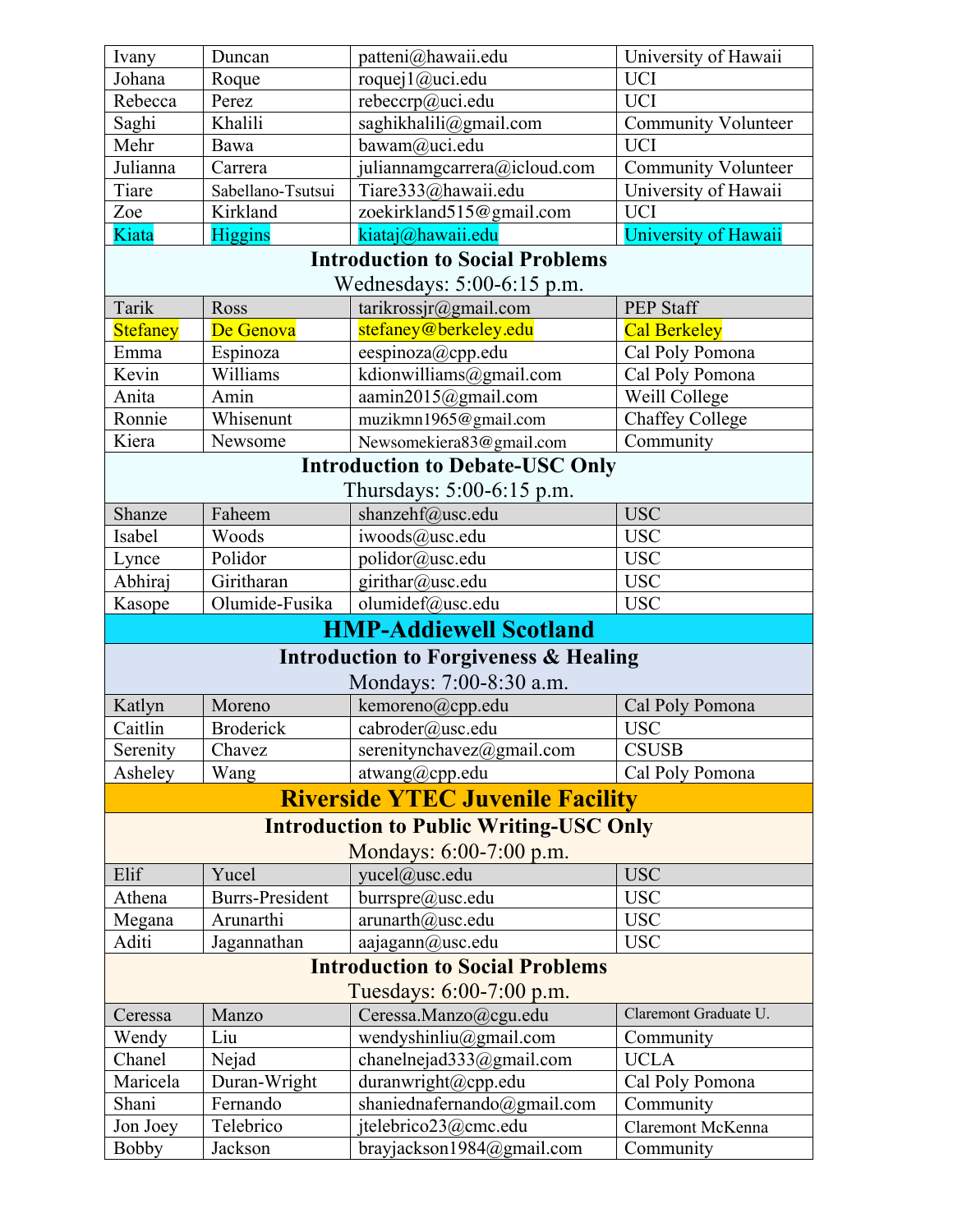| Alexis                                          | Rodriguez                                 | alesisir@uci.edu                                        | <b>UCI</b>                                            |                           |  |
|-------------------------------------------------|-------------------------------------------|---------------------------------------------------------|-------------------------------------------------------|---------------------------|--|
| Makeda                                          | Telahun                                   | telahunm@uci.edu                                        | <b>UCI</b>                                            |                           |  |
| Tate                                            | Salazar                                   | tatesalazar@ucla.edu                                    | <b>UCLA</b>                                           |                           |  |
|                                                 |                                           | <b>Introduction to STEM Fields</b>                      |                                                       |                           |  |
|                                                 |                                           | Wednesdays: $6:00-7:00$ p.m.                            |                                                       |                           |  |
| Audrey                                          | Cole                                      | apcole@hmc.edu                                          | Harvey Mudd                                           |                           |  |
| Lydia                                           | Stone                                     | Lstone(a)g.hmc.edu                                      | Harvey Mudd                                           |                           |  |
| Winnie                                          | Chu                                       | Wchu@hmc.edu                                            | Harvey Mudd                                           |                           |  |
| Audrey                                          | Vo                                        | $avo(\widehat{a})$ g.hmc.edu                            | Harvey Mudd                                           |                           |  |
|                                                 |                                           | <b>Introduction to Soft Skills</b>                      |                                                       |                           |  |
|                                                 |                                           | Thursdays: 6:00-7:00 p.m.                               |                                                       |                           |  |
| Emma                                            | Espinoza                                  | espinoza@cpp.edu                                        |                                                       | Cal Poly Pomona           |  |
| Ruby                                            | Guillen                                   | rubyguillen@gmail.com                                   |                                                       | Community                 |  |
| Joseph                                          | Powers                                    | Josephpowers1@yahoo.com                                 |                                                       | Community                 |  |
| Boomer                                          | Rose                                      | RevolutionizeRecovery@gmail.com                         |                                                       | Community                 |  |
| Luna                                            | Miller                                    | luna.dali.miller@gmail.com                              |                                                       | <b>San Diego State</b>    |  |
|                                                 |                                           | <b>Introduction to Public Health</b>                    |                                                       |                           |  |
|                                                 |                                           | Fridays: 6:00-7:00 p.m.                                 |                                                       |                           |  |
| Judy                                            | Kim                                       | judy.kim@westernu.edu                                   |                                                       | <b>Western University</b> |  |
| Amanda                                          | Gamboa                                    | amanda.gamboa@westernu.edu                              |                                                       | <b>Western University</b> |  |
| Nathaniel                                       | DeMarco                                   | nathaniel.demarco@westernu.edu                          |                                                       | Western University        |  |
| Joyce                                           | Hsiou                                     |                                                         | joyce.hsiou@westernu.edu<br><b>Western University</b> |                           |  |
| Thomas                                          | Erdos                                     | thomas.erdos@westernu.edu                               |                                                       | Western University        |  |
| Jonathan                                        | Kim                                       | jonathan.kim1@westernu.edu                              |                                                       | <b>Western University</b> |  |
|                                                 |                                           | <b>Ventura Youth Correctional Facility</b>              |                                                       |                           |  |
|                                                 |                                           | <b>Introduction to College: Females</b>                 |                                                       |                           |  |
|                                                 |                                           | Fridays: 10:00-11:00 a.m.                               |                                                       |                           |  |
| Tarik                                           | Ross                                      | Tarik Ross, Jr.                                         |                                                       | Azusa Pacific             |  |
| Kaylene                                         | Goldberg                                  | khgoldbe@usc.edu                                        | <b>USC</b>                                            |                           |  |
| Maya                                            | Schwartz                                  | mcschwartz@cpp.edu<br>Community                         |                                                       |                           |  |
| Maribel                                         | Duran-Wright                              | Maribel.DuranWright@student.csulb.edu<br>CSU Long Beach |                                                       |                           |  |
| Chelsea                                         | Acevedo<br>ciaceved@uci.edu<br><b>UCI</b> |                                                         |                                                       |                           |  |
|                                                 |                                           | <b>Introduction to College: Males</b>                   |                                                       |                           |  |
|                                                 |                                           | Fridays: 11:00 a.m.-12:00 p.m.                          |                                                       |                           |  |
| Dani                                            | Gurian                                    | dgurianh@uci.edu                                        | <b>UCI</b>                                            |                           |  |
| Daniel                                          | Cabral                                    | djglide05@yahoo.com                                     |                                                       | Los Medanos College       |  |
| Joseph                                          | Rodriguez                                 | josepjr3@uci.edu<br><b>UCI</b>                          |                                                       |                           |  |
| Svannah                                         | Marshall                                  | smmarsha@usc.edu                                        | <b>USC</b>                                            |                           |  |
| Ryan                                            | Hosozawa                                  | Cal Poly Pomona<br>rahosozawa@cpp.edu                   |                                                       |                           |  |
| Community<br>syd.alli@aol.com<br>Sydney<br>Alli |                                           |                                                         |                                                       |                           |  |
| N.A. Chaderjian Youth Correctional Facility     |                                           |                                                         |                                                       |                           |  |
| <b>Introduction to College</b>                  |                                           |                                                         |                                                       |                           |  |
| Fridays: 2:30-3:30 p.m.                         |                                           |                                                         |                                                       |                           |  |
| Josephine                                       |                                           |                                                         |                                                       |                           |  |
|                                                 | Rodriguez                                 | Josiehope@alumni.usc.edu                                |                                                       | Cal Poly/USC              |  |
| Anmol                                           | Gupta                                     | ganmol@stanford.edu                                     |                                                       | Stanford                  |  |
| Rein                                            | Mortada                                   | rmortada@cpp.edu                                        |                                                       | Cal Poly Pomona           |  |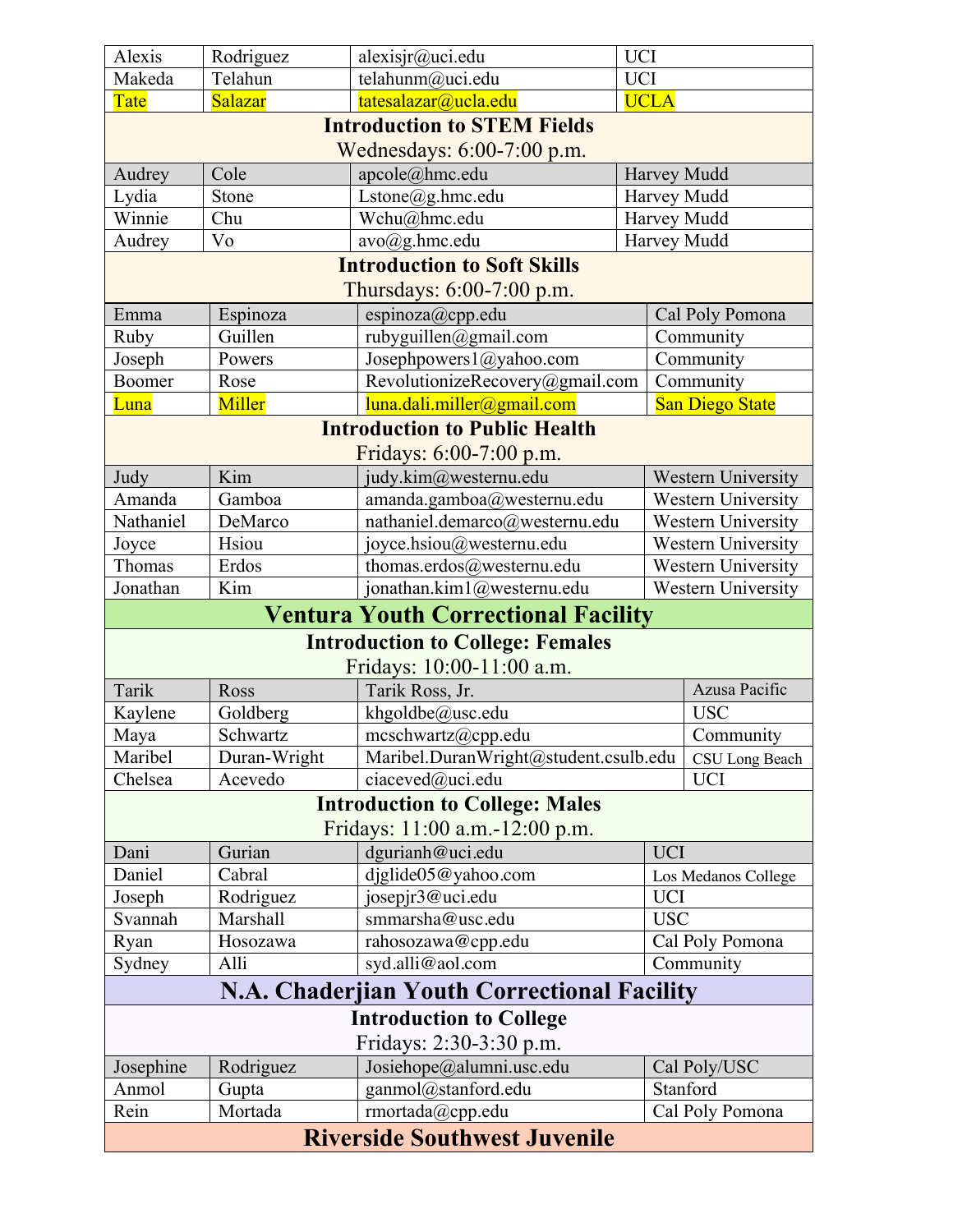| <b>Creative Writing</b>                                                 |                |                                                                 |                 |  |
|-------------------------------------------------------------------------|----------------|-----------------------------------------------------------------|-----------------|--|
| Mondays: 3:30-4:30 p.m.                                                 |                |                                                                 |                 |  |
| Anna                                                                    | Hibbard        | amhibbar@uci.edu                                                | <b>UCI</b>      |  |
| Gianna                                                                  | Nguyen         | gianna.nguyen312@gmail.com                                      | Community       |  |
| Veronica                                                                | Morales        | veronicamoralescont5@gmail.com                                  | Community       |  |
| Michael                                                                 | Nguyen         | michaln3@uci.edu                                                | <b>UCI</b>      |  |
|                                                                         |                | <b>Introduction to Mindfulness- Pasadena City College Only</b>  |                 |  |
|                                                                         |                | Mondays: 4:30-5:30 p.m.                                         |                 |  |
| Catherine                                                               | Lamar          | clamar@pasadena.edu                                             | Pasadena City   |  |
| Monica                                                                  | Gonzalez       | mgonzalez282@go.pasadena.edu                                    | Pasadena City   |  |
| Suheon                                                                  | Park           | spark113@go.pasadena.edu                                        | Pasadena City   |  |
|                                                                         |                | <b>Introduction to Food Justice- Pasadena City College Only</b> |                 |  |
|                                                                         |                | Thursdays: 3:30-4:30 p.m.                                       |                 |  |
| <b>Nicholas</b>                                                         | Hatch          | nhatch@pasadena.edu                                             | Pasadena City   |  |
| Yesenia                                                                 | Munoz          | ymumoz5@go.pasadena.edu                                         | Pasadena City   |  |
| Akemi                                                                   | Hinzer         | ahinzer@go.pasadena.edu                                         | Pasadena City   |  |
|                                                                         |                | <b>Indio Juvenile Hall</b>                                      |                 |  |
|                                                                         |                |                                                                 |                 |  |
|                                                                         |                | <b>Introduction to College—Pasadena City College Only</b>       |                 |  |
|                                                                         |                | Mondays: 8:30-9:30 a.m.                                         |                 |  |
| Cecilia                                                                 | Bachmann       | bachmann.cecilia@gmail.com                                      | Pasadena City   |  |
| Kenia                                                                   | Mendez         | kmendez21@go.pasadena.edu                                       | Pasadena City   |  |
| Jocelyn                                                                 | Chau-Goh       | jchau20@go.pasadena.edu                                         | Pasadena City   |  |
| Injin                                                                   | Kim            | ikim18@go.pasadena.edu                                          | Pasadena City   |  |
|                                                                         |                | <b>Introduction to College</b><br>Mondays: 10:00-11:00 a.m.     |                 |  |
| Natalie                                                                 | Terhune        | nterhune@uci.edu                                                | <b>UCI</b>      |  |
| Jessica                                                                 | Yanez          | jessruy@yahoo.com                                               | Cal Poly Pomona |  |
| Natalia                                                                 | Galdon-Ramos   | ngaldonr@uci.edu                                                | <b>UCI</b>      |  |
| Valentina                                                               | Toledano       | vtoledan@uci.edu                                                | <b>UCI</b>      |  |
| Alex                                                                    |                | alexc17@uci.edu                                                 | <b>UCI</b>      |  |
| Mehr                                                                    | Chang<br>Bawa  | bawam@uci.edu                                                   | <b>UCI</b>      |  |
| Lexi                                                                    | Rodriguez      | lexir@uci.edu                                                   | <b>UCI</b>      |  |
| Jaqueline                                                               | Carvajal       | jcarvaj1@uci.edu                                                | <b>UCI</b>      |  |
| Rithika                                                                 | Meka           | rmeka@uci.edu                                                   | <b>UCI</b>      |  |
| Quynh                                                                   | Tran           | Qtran1019@gmail.com                                             | <b>UCI</b>      |  |
| Monea                                                                   | <b>Alvarez</b> | moneaa@uci.edu                                                  | <b>UCI</b>      |  |
|                                                                         |                |                                                                 |                 |  |
| <b>Introduction to Career Development</b><br>Wednesdays: 8:30-9:30 a.m. |                |                                                                 |                 |  |
| Neharika                                                                | Ramani         | neharika.ramani@veeva.com                                       | Community       |  |
| Katlyn                                                                  | Moreno         | kemoreno@cpp.edu                                                | Cal Poly Pomona |  |
| Jennifer                                                                | Lavorin        | jlavorin@uci.edu                                                | <b>UCI</b>      |  |
| Dania                                                                   | Cervantes      | Daniasc@uci.edu                                                 | <b>UCI</b>      |  |
|                                                                         |                | <b>Introduction to Career Development</b>                       |                 |  |
| Wednesdays: 10:00-11:00 a.m.                                            |                |                                                                 |                 |  |
| Alexis                                                                  | Rodriguez      | alexisjr@uci.edu                                                | UC Irvine       |  |
| Katlyn                                                                  | Moreno         | kemoreno@cpp.edu                                                | Cal Poly Pomona |  |
| Kevin                                                                   | Chen           | chenk19@uci.edu                                                 | <b>UCI</b>      |  |